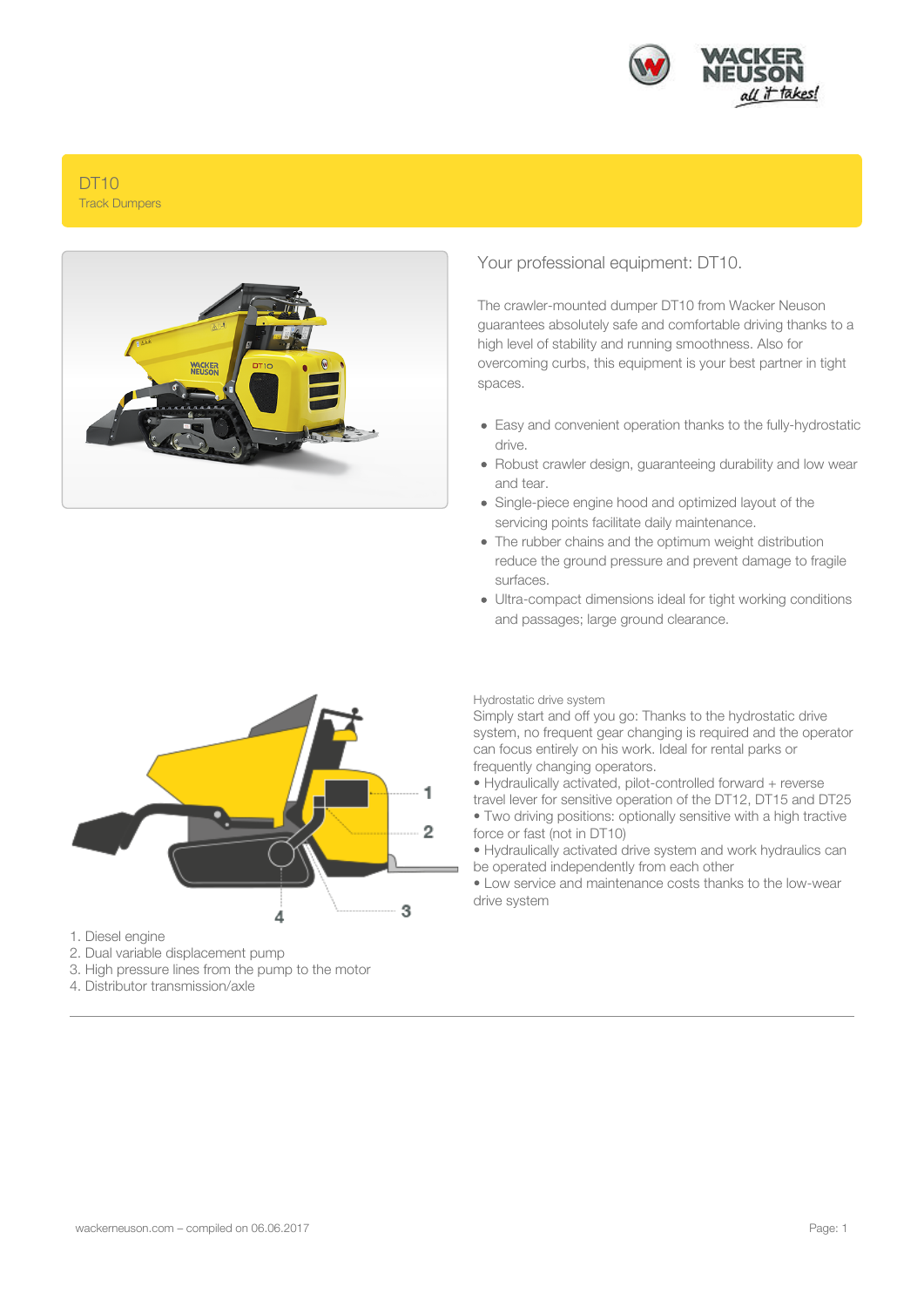



Maintenance

Valuable time can be saved during maintenance and therefore money can also be saved. The better and faster the access to the hydraulics or engine are, the faster the machine is back in application.

- Good service access in order to safely take care of daily control procedures
- Quick access to the maintenance points
- High degree of safety due to the lockable engine hood



Always constant propulsion,

because the suspension-mounted rollers adapt to any terrain.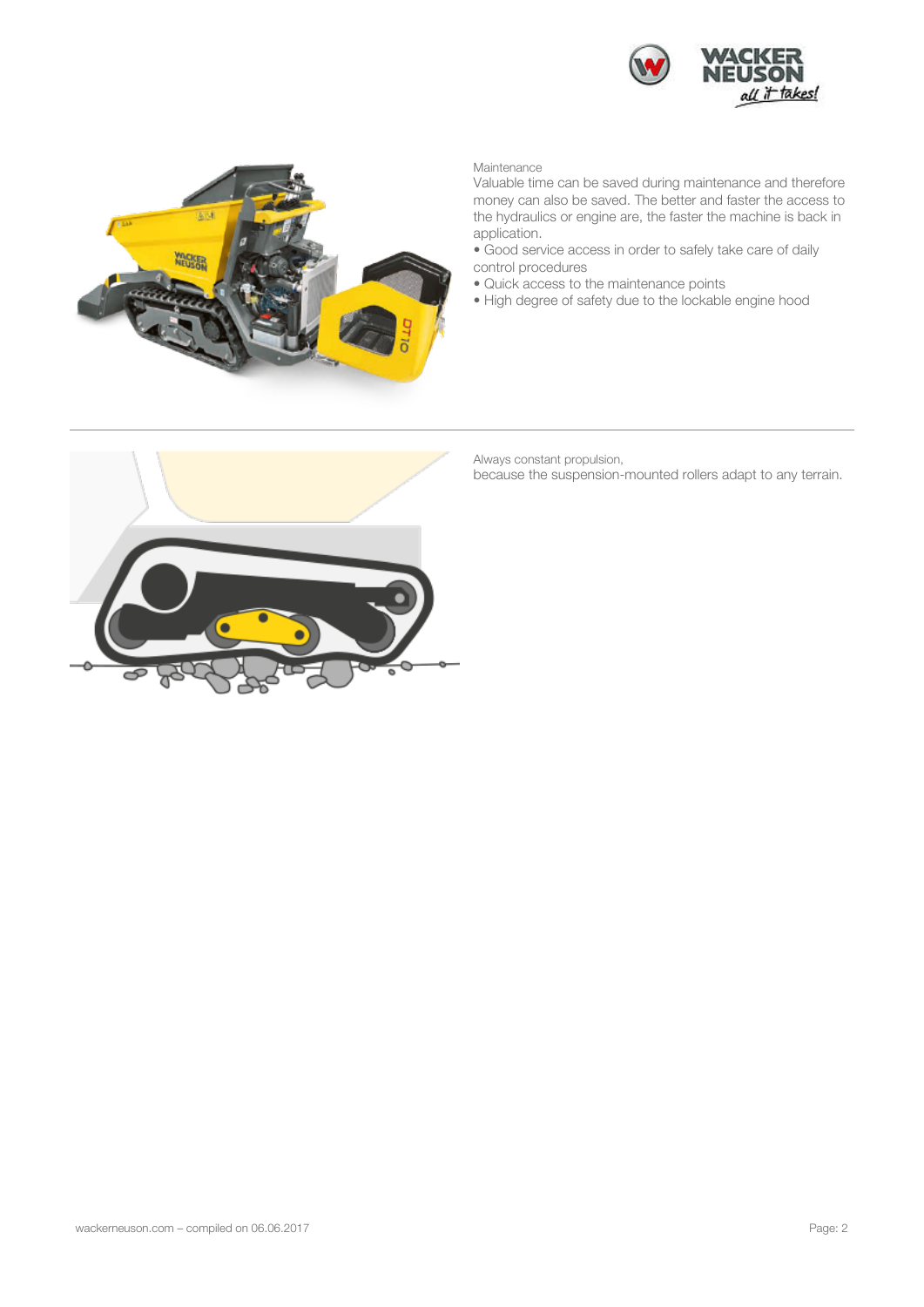

### Technical specifications

|                              | Front tip skip | High tip skip                       | Front tip skip platform Swivel tip skip |                   |
|------------------------------|----------------|-------------------------------------|-----------------------------------------|-------------------|
| <b>Operating data</b>        |                |                                     |                                         |                   |
| Shipping weight kg           | 630            | 740                                 | 590                                     | 775               |
| Shipping weight SLE kg       | 695            | 820                                 |                                         |                   |
| Payload max. kg              | 1,000          | 550                                 | 1,000                                   | 1,000             |
| Skip capacity leveled I      | 367            | 240                                 | 300                                     | 431               |
| Skip capacity heaped I       | 427            | 280                                 | 210                                     | 460               |
| $L \times W \times H$ mm     |                | 1823 x 830 x 1280 1684 x 830 x 1280 | 1882 x 806 x 1280                       | 1960 x 700 x 1280 |
| <b>Engine / Motor</b>        |                |                                     |                                         |                   |
| Engine performance Diesel kW | 9.7            | 9.7                                 | 9.7                                     | 9.7               |
| at rpm rpm                   | 3,600          | 3,600                               | 3,600                                   | 3,600             |
| Travel speed km/h            | 4              | 4                                   | 4                                       | 4                 |
| Gradeability %               | 36             | 36                                  | 36                                      | 36                |
| Fuel tank capacity 1         | 9.7            | 9.7                                 | 9.7                                     | 9.7               |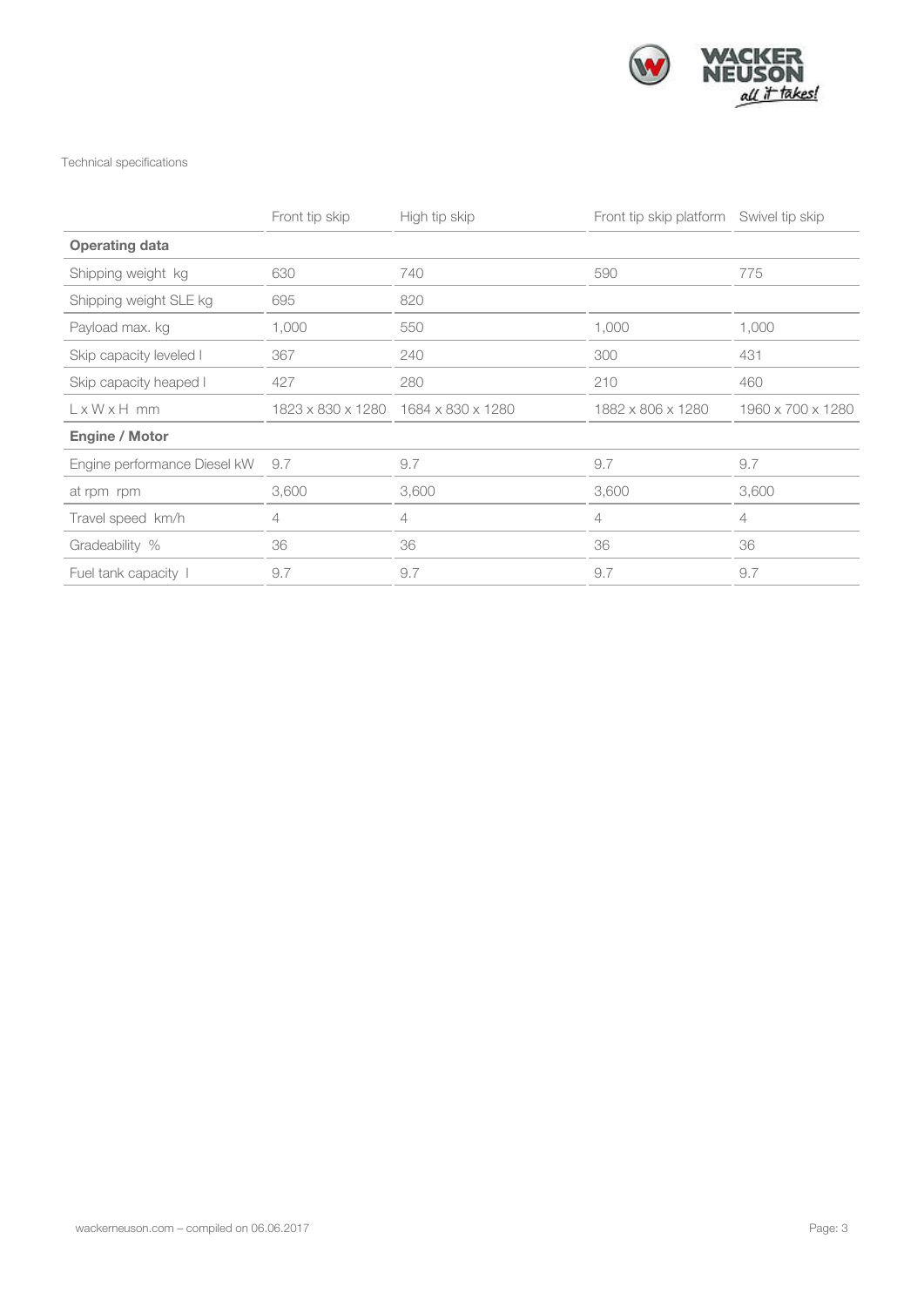

#### Dimensions



|   |                                                            | Front tip skip<br>1,800 mm | High tip skip | Swivel tip skip Front tip skip platform |          |
|---|------------------------------------------------------------|----------------------------|---------------|-----------------------------------------|----------|
| A | Length (without running board)                             |                            | 1,684 mm      | 1,960 mm                                | 1,882 mm |
| B | Length with self-loading system<br>(without running board) | 2,267 mm                   | 2,240 mm      |                                         |          |
| C | Length running board                                       | 393 mm                     | 393 mm        | 393 mm                                  | 393 mm   |
| D | Height above running board                                 | 265 mm                     | 265 mm        | 265 mm                                  | 265 mm   |
| Е | Width undercarriage                                        | 790 mm                     | 790 mm        | 790 mm                                  | 790 mm   |
| F | Skip width                                                 | 700 mm                     | 764 mm        | 730 mm                                  | 806 mm   |
| G | Skip length                                                | 1,320 mm                   | 1,134 mm      | 1,427 mm                                | 1,200 mm |
| Н | Width with self-loading system                             | 830 mm                     | 830 mm        |                                         |          |
|   | Chain width                                                | 180 mm                     | 180 mm        | 180 mm                                  | 180 mm   |